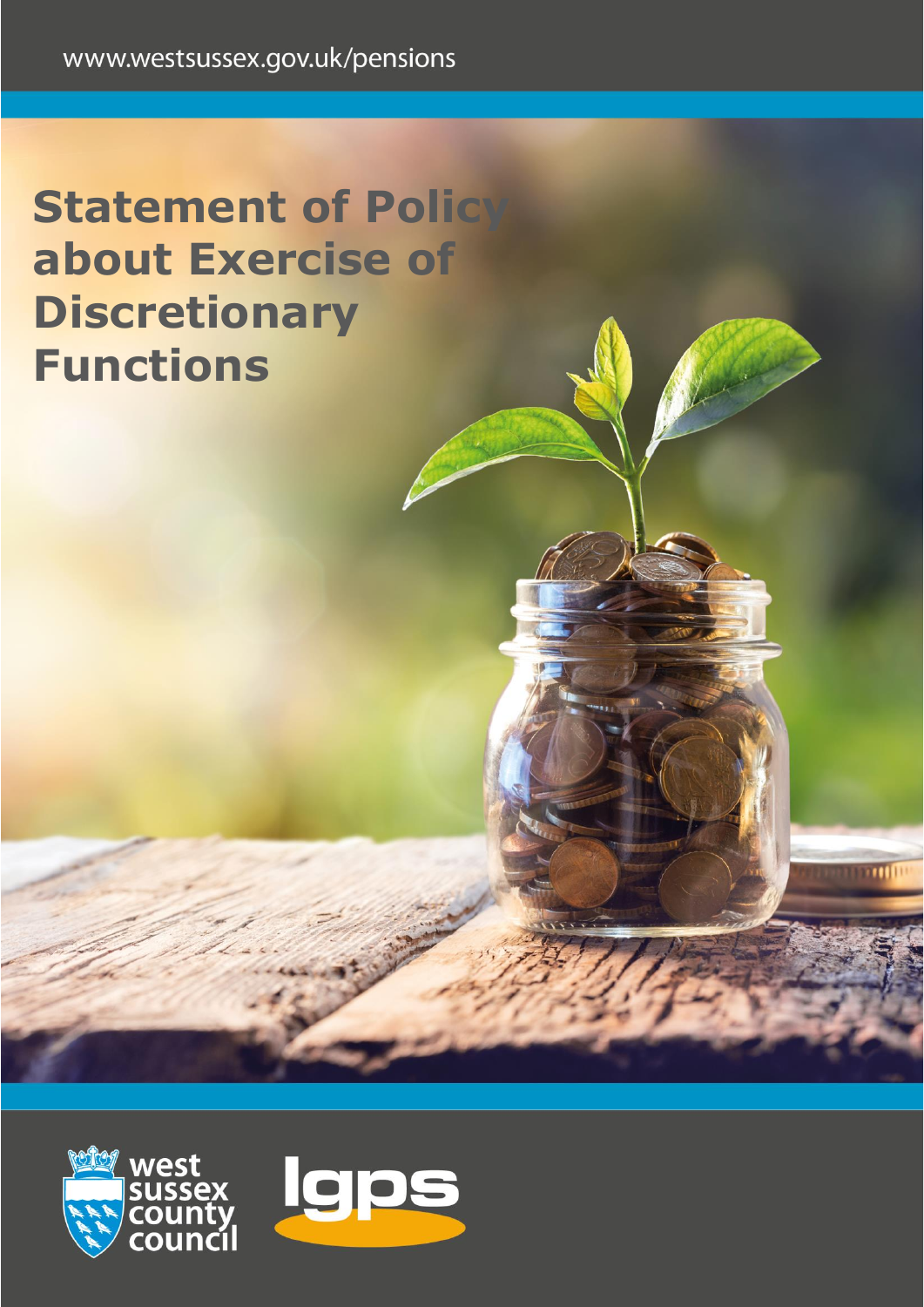## **Statement of Policy about Exercise of Discretionary Functions**

Under the LGPS Regulations, the Administering Authority has a number of discretions.

Whilst the Constitution sets out the responsibility for functions, this discretions document sets out the onward delegation and practice.

The description of discretions has been set out in the table below with references to supporting documents where applicable. $<sup>1</sup>$ </sup>

All pension discretions will be reviewed at least on a four yearly basis, or as and when circumstances change.

This Statement will be reviewed at least every four years and will be updated to reflect any substantive changes in the interim. The last formal review was at the Pension Panel meeting in [April 2019.](https://westsussex.moderngov.co.uk/ieListDocuments.aspx?CId=170&MId=2048&Ver=4)

 $1 R$  – LGPS Regulations 2013 / TP –Transitional Provisions 2014/ A – Administration Regulations 2007 / B – Benefit Regulations 2007 / T – Transitional Regulations 2008/ L – LGPS Regulations 1997/ -LGPS Regulations 1995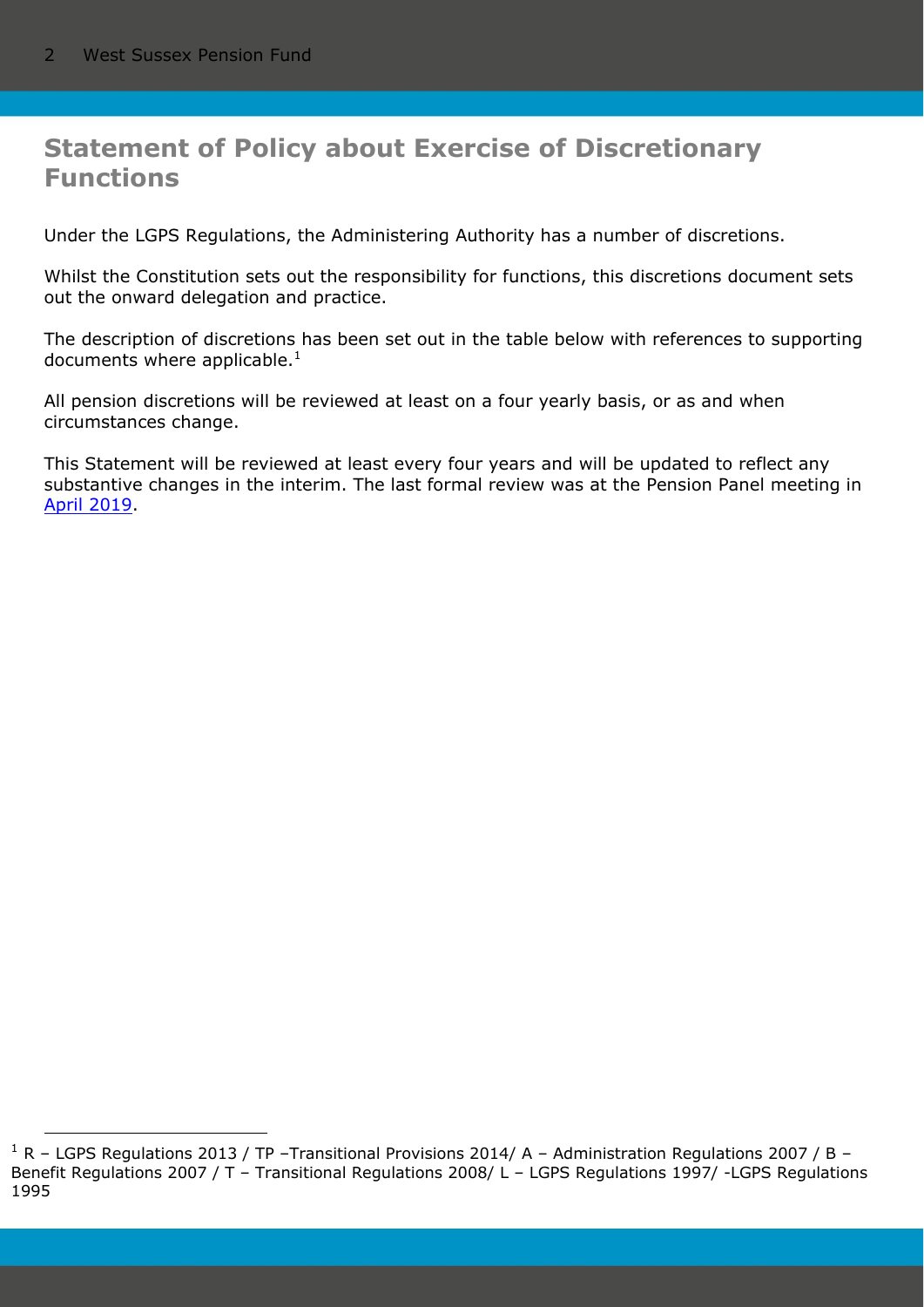| <b>Regulation No-</b><br><b>Description of discretion</b>              | <b>WSCC practice/discretion</b>                                                                                           |
|------------------------------------------------------------------------|---------------------------------------------------------------------------------------------------------------------------|
| R5(5) & Schedule 2 Part 3, para                                        | Agreement to Admission for an admission body is the delegated                                                             |
| 1Whether to agree to an admission                                      | responsibility of the Chief Finance Officer.                                                                              |
| agreement with a body applying to                                      | The Scheme of Delegation can be found in the WSCC                                                                         |
| be an admission body.                                                  | Constitution.                                                                                                             |
| R Schedule 2, Part 3, paragraph                                        | The fund defines 'Employed in connection with' as meaning                                                                 |
| 12(a)                                                                  | "employed solely or mainly (i.e. more than 50% of their time)                                                             |
| Define what is meant by "employed                                      | in the management or delivery of such services as are set out                                                             |
| in connection with"                                                    | in the Contract".                                                                                                         |
| R4(2)(b)                                                               | NHS staff (Public Health) retain right to participate in the NHS                                                          |
| Whether to agree to an admission<br>agreement with a Care Trust or NHS | Pension Scheme, so it is unlikely the Administering Authority<br>will need to exercise this discretion.                   |
| Scheme employing Authority.                                            |                                                                                                                           |
|                                                                        | Admission, if required, will be subject to agreement by the                                                               |
|                                                                        | Chief Finance Officer.                                                                                                    |
|                                                                        |                                                                                                                           |
|                                                                        | The Scheme of Delegation can be found in the WSCC                                                                         |
|                                                                        | Constitution.                                                                                                             |
| R Schedule 2, Part 3 para 9(d)                                         | The Fund reserves the right to terminate any admission                                                                    |
| Whether to terminate an admission                                      | agreement (Community or Transferee) if the Admission Body is                                                              |
| agreement in the event of:                                             | in breach of its obligations. This includes insolvency and failure                                                        |
| • insolvency, winding up or                                            | to pay contributions.                                                                                                     |
| liquidation of the body                                                |                                                                                                                           |
| • breach by that body of its<br>obligations under the admission        | This right is explicitly included in all admission agreements.                                                            |
| agreement                                                              |                                                                                                                           |
| • failure by that body to pay over                                     |                                                                                                                           |
| sums due to the Fund within a                                          |                                                                                                                           |
| reasonable period of being                                             |                                                                                                                           |
| requested to do so.                                                    |                                                                                                                           |
| R54(1)                                                                 | The Administering Authority does not currently operate any                                                                |
| Whether to set up a separate                                           | separate admission agreement funds.                                                                                       |
| admission agreement fund.                                              |                                                                                                                           |
|                                                                        | Any proposal to create an admission agreement fund will be                                                                |
|                                                                        | subject to discussion between officers and the Fund actuary.                                                              |
| R64(4)<br>Whether to obtain a revision of a                            | The Fund requires that a revised rates and adjustment<br>certificate is obtained in anticipation of the termination of an |
| employer's contribution rate if there                                  | admission agreement (community or transferee) or where a                                                                  |
| are circumstances which make it                                        | scheduled body is likely to cease.                                                                                        |
| likely a Scheme employer will                                          |                                                                                                                           |
| become an exiting employer.                                            |                                                                                                                           |
| R64 (2A)                                                               | The Fund would look to issue a written notice ("a suspension                                                              |
| Whether to issue a written notice                                      | notice") subject to discussion between officers and the Fund                                                              |
| ("a suspension notice") to an exiting                                  | actuary, where it is reasonable to assume that an exiting                                                                 |
| employer to suspend payment of an                                      | employer will have one or more active members commence                                                                    |
| exit payment for a period of up to 3                                   | contributions to the Fund, within 3 years.                                                                                |
| years.<br><b>R</b> 65                                                  | The Fund may require that a reassessment is carried out when                                                              |
| Decide whether to obtain a new                                         | a change to the underlying benefits occurs in the inter-valuation                                                         |
| rates and adjustment certificate if                                    | period.                                                                                                                   |
| the Secretary of State amends the                                      |                                                                                                                           |
| Benefits Regulations as part of the                                    | The Fund reserves the right to obtain a new rates and                                                                     |
| 'cost sharing' under <b>R</b> 63.                                      | adjustment certificate subject to discussion with officers and                                                            |
|                                                                        | the Fund actuary.                                                                                                         |
|                                                                        |                                                                                                                           |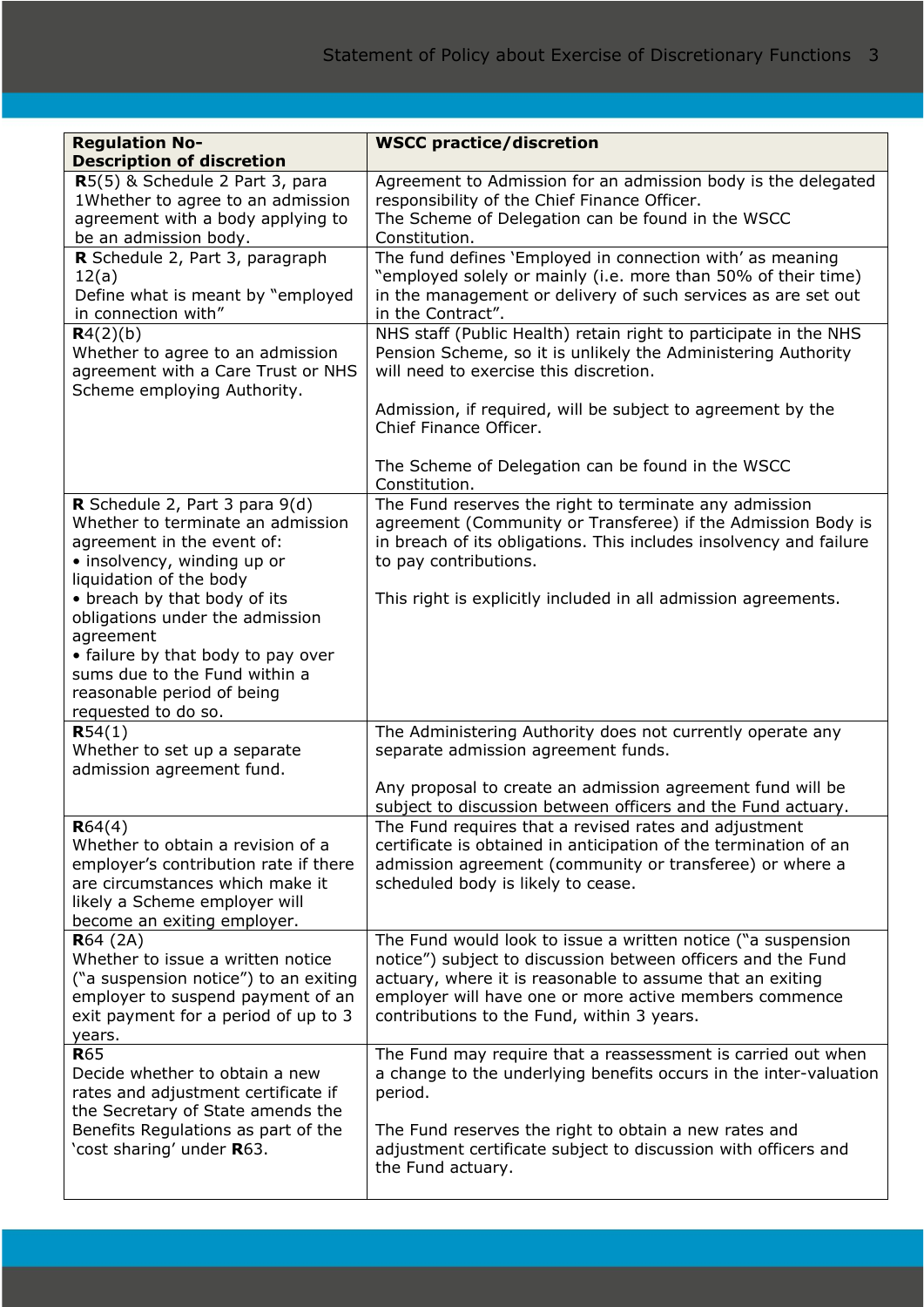| <b>Regulation No-</b>                                                                                                                                                                                                                                                                                                           | <b>WSCC practice/discretion</b>                                                                                                                                                     |
|---------------------------------------------------------------------------------------------------------------------------------------------------------------------------------------------------------------------------------------------------------------------------------------------------------------------------------|-------------------------------------------------------------------------------------------------------------------------------------------------------------------------------------|
| <b>Description of discretion</b>                                                                                                                                                                                                                                                                                                |                                                                                                                                                                                     |
| <b>Regulation No-</b>                                                                                                                                                                                                                                                                                                           | <b>WSCC practice/discretion</b>                                                                                                                                                     |
| <b>Description of discretion</b>                                                                                                                                                                                                                                                                                                |                                                                                                                                                                                     |
| R68(2)<br>Whether to require any strain on<br>Fund costs to be paid "up front" by<br>employing authority following                                                                                                                                                                                                              | The Administering Authority's requires employers to make<br>upfront payment of strain charges following any decision to<br>allow early payment of benefits (other than ill health). |
| payment of benefits under $R30(6)$<br>(flexible retirement). $R30(7)$<br>(redundancy/business efficiency), or                                                                                                                                                                                                                   | An employer can request to pay instalments over a three-year<br>period, but this would be by exception.                                                                             |
| the waiver (in whole or in part)<br>under R30(8) of any actuarial<br>reduction that would otherwise have<br>been applied to benefits which a<br>member voluntarily draws before<br>normal pension age or to benefits<br>drawn on flexible retirement.                                                                           | Chief Finance Officer to agree exceptions to the current<br>practice.                                                                                                               |
| <b>TP</b> Schedule 2, para $2(3)$<br>Whether to require any strain on<br>Fund costs to be paid 'up front' by<br>employing authority following<br>flexible retirement under $R30(6)$ or<br>waiver of actuarial reduction under<br><b>TP</b> schedule 2, para $2(1)$ or release<br>of benefits before age 60 under B30<br>of B30A |                                                                                                                                                                                     |
| R80(5)<br>Whether to require any strain on<br>Fund costs to be paid 'up front' by<br>employing authority following early<br>voluntary retirement of a councillor,<br>or early payment of a deferred<br>benefit on health grounds or from<br>age 50 with employer consent (pre<br>1.4.08 leavers)                                |                                                                                                                                                                                     |
| R69(1)<br>Decide frequency of payments to be<br>made over to Fund by employers                                                                                                                                                                                                                                                  | Employer contributions payments are due monthly by 19th of<br>the month (22 <sup>nd</sup> if electronic) following deduction.                                                       |
| and whether to make an<br>administration charge                                                                                                                                                                                                                                                                                 | Employer contribution rates include an element to cover<br>administration expenses. This is referred to in the Fund's<br>Funding Strategy Statement.                                |
| R69(4)<br>Decide the form and frequency of<br>information to accompany payments<br>to the Fund.                                                                                                                                                                                                                                 | Employer (or their payroll bureau) must provide monthly<br>remittance to Financial Services along with their payment and<br>complete a quarterly confirmation.                      |
|                                                                                                                                                                                                                                                                                                                                 | All employers have been notified of this requirement.                                                                                                                               |
| <b>R70 &amp; TP22(2)</b>                                                                                                                                                                                                                                                                                                        | The Administering Authority will work with employers to                                                                                                                             |
| Whether to issue employers with a                                                                                                                                                                                                                                                                                               | improve performance but of additional and disproportionate                                                                                                                          |
| notice to recover additional costs                                                                                                                                                                                                                                                                                              | resources are required by the Pensions Team because of an                                                                                                                           |
| incurred as a result of the                                                                                                                                                                                                                                                                                                     | employers poor performance, the cost of the additional                                                                                                                              |
| employer's level of performance.<br>R71(1)                                                                                                                                                                                                                                                                                      | resources may be recharged to the employer.<br>The Administering Authority will charge interest as defined in                                                                       |
|                                                                                                                                                                                                                                                                                                                                 | regulation 71 on late payments, except in exceptional                                                                                                                               |
|                                                                                                                                                                                                                                                                                                                                 | circumstances.                                                                                                                                                                      |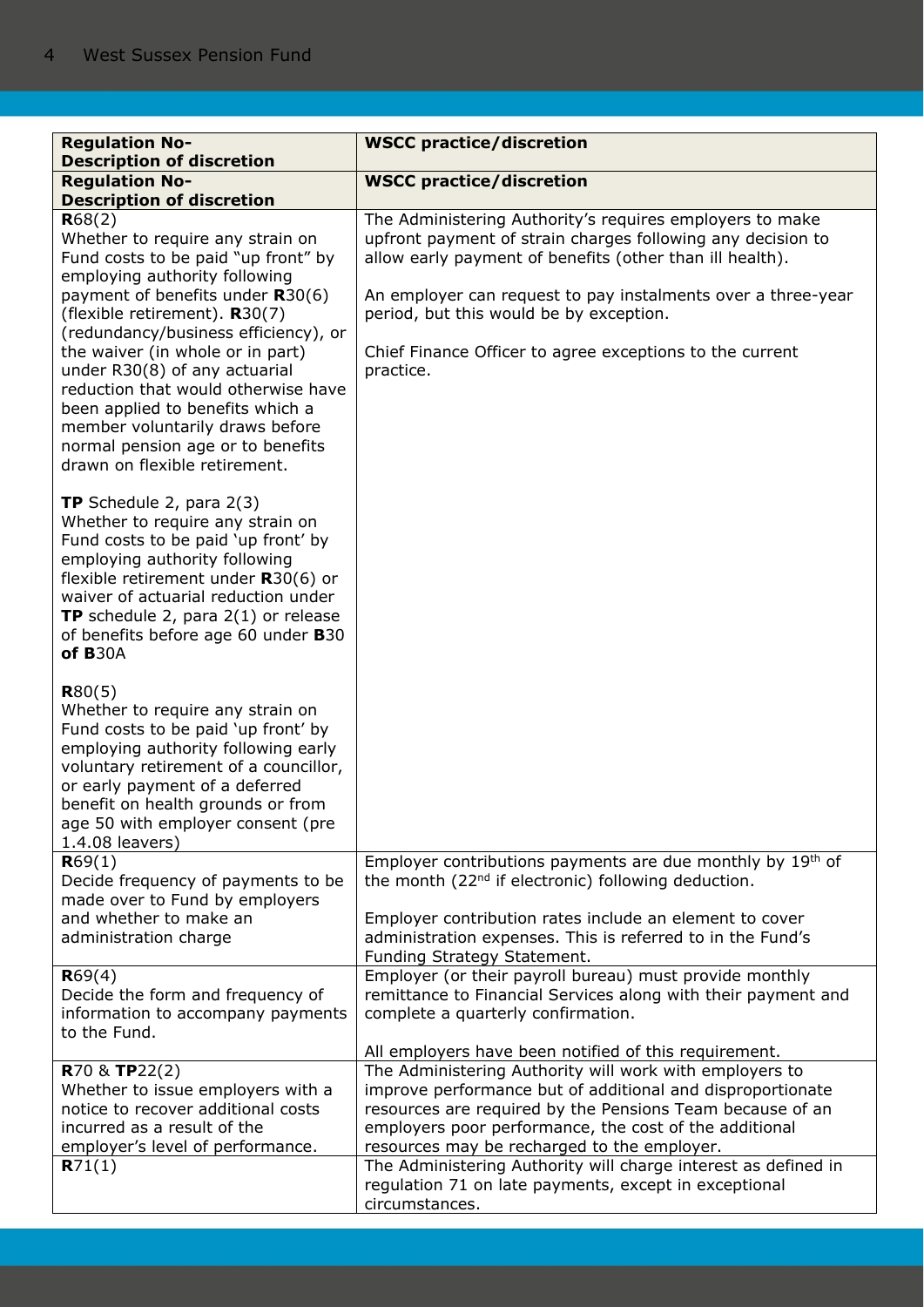| <b>Regulation No-</b>            | <b>WSCC practice/discretion</b> |
|----------------------------------|---------------------------------|
| <b>Description of discretion</b> |                                 |
| Whether to charge interest on    |                                 |
| payments by employers overdue by |                                 |
| more than 1 month                |                                 |

| <b>Regulation No-</b>                                                                                                                                                                                                                                                                       | <b>WSCC practice/discretion</b>                                                                                                                                                                                                                                                 |
|---------------------------------------------------------------------------------------------------------------------------------------------------------------------------------------------------------------------------------------------------------------------------------------------|---------------------------------------------------------------------------------------------------------------------------------------------------------------------------------------------------------------------------------------------------------------------------------|
| <b>Description of discretion</b><br>R36(3)<br>Approve medical advisors used by<br>employers (for ill health benefits).                                                                                                                                                                      | Each employer appoints their own medical advisor based on<br>required qualifications and the certificate wording confirms the<br>doctor has the required qualifications.                                                                                                        |
| A56(2)<br>Approve medical advisors used by<br>employers (for early payment, on<br>grounds of ill health, of a deferred<br>benefit or suspended Tier 3 ill<br>health pension).                                                                                                               | The Administering Authority requires employers to provide<br>details of medical advisors used for assessing entitlement to ill<br>health benefits and will liaise with any employer who is using a<br>medical advisor of which the Administering Authority does not<br>approve. |
| L97(10)                                                                                                                                                                                                                                                                                     | This will be captured through the retirement process.                                                                                                                                                                                                                           |
| Approve medical advisors used by<br>employers (re: ill health benefits for<br>councillors and pre 1.4.08 preserved<br>benefits payable on health<br>grounds).                                                                                                                               |                                                                                                                                                                                                                                                                                 |
| R79(2) & A63(2) & L105(1)<br>Whether the administering authority<br>should appeal against employer<br>decision (or lack of a decision).                                                                                                                                                     | This is considered on a case by case basis.                                                                                                                                                                                                                                     |
| <b>R58</b><br>Decide on Funding Strategy for<br>inclusion in Funding Strategy                                                                                                                                                                                                               | The Funding Strategy is prepared, maintained and published in<br>accordance with the Regulations.                                                                                                                                                                               |
| statement.                                                                                                                                                                                                                                                                                  | The Funding Strategy is consulted on by employers and<br>approved by the Fund's Pensions Panel.                                                                                                                                                                                 |
|                                                                                                                                                                                                                                                                                             | The <b>Funding Strategy Statement</b> is published on the Funds web<br>pages.                                                                                                                                                                                                   |
| <b>R</b> 61<br>Communication policy must set out<br>the policy on provision of                                                                                                                                                                                                              | The Communication policy is prepared, maintained and<br>published in accordance with the Regulations and circulated to<br>employers.                                                                                                                                            |
| information and publicity to, and<br>communicating with, members,<br>representatives of members,<br>prospective member and Scheme<br>employers; the format, frequency<br>and method of communications;<br>and the promotion of the Scheme to<br>prospective members and their<br>employers. | The Communications Policy is published on the Funds web<br>pages.                                                                                                                                                                                                               |
| $R59(1)$ & (2)<br>Whether to have a written pensions<br>administration strategy and, if so,<br>the matters it should include                                                                                                                                                                | A Pension's administration strategy has been prepared,<br>maintained and published in accordance with the Regulations.                                                                                                                                                          |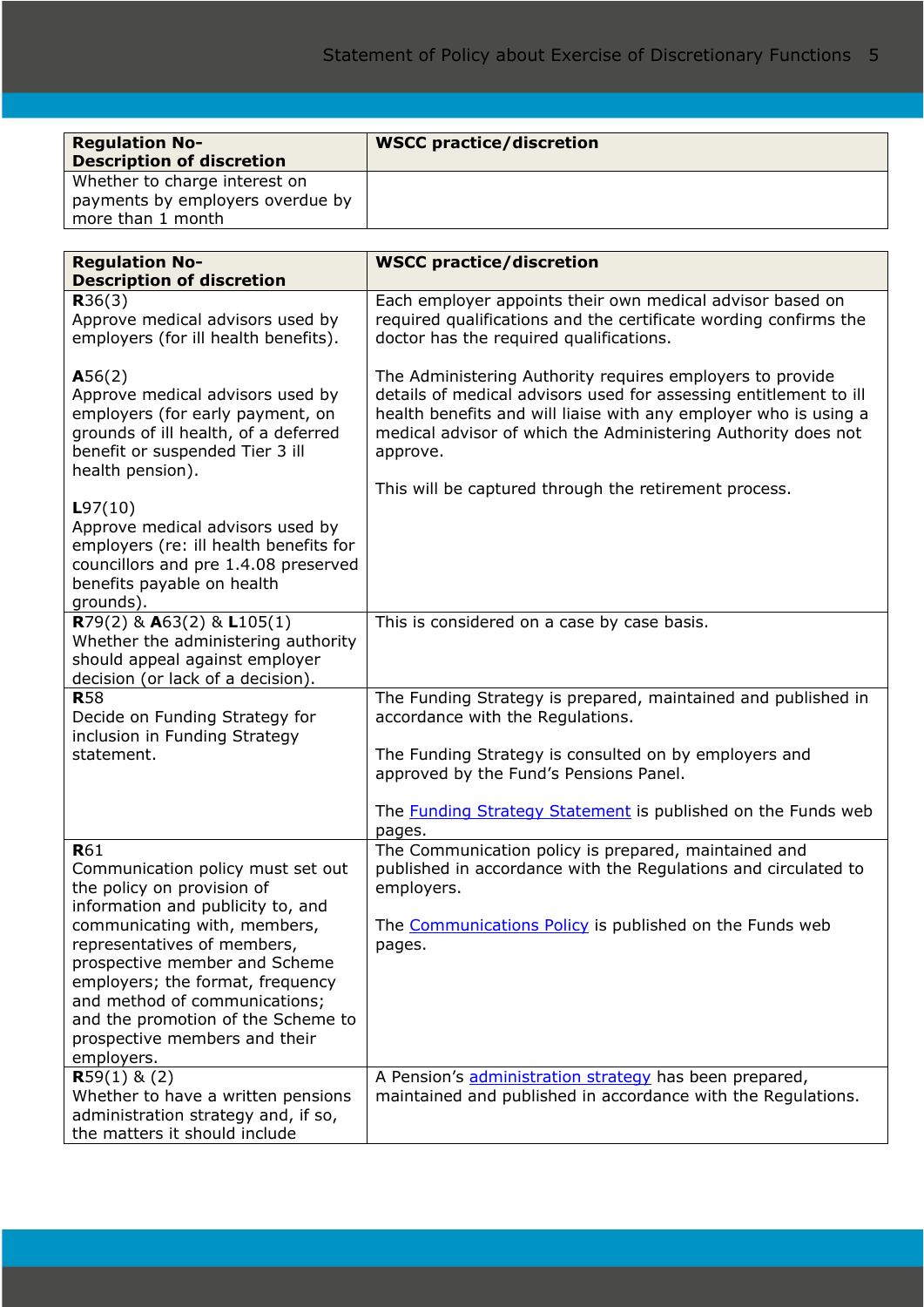| <b>Regulation No-</b>                                                                                                                                                                                                                                                                          | <b>WSCC practice/discretion</b>                                                                                                                                                                                                                                                                                                                                                                                                                                                                                                                                                                                                                                                                                                                                                                                                                                                                                                                                                                                                                                                                                         |
|------------------------------------------------------------------------------------------------------------------------------------------------------------------------------------------------------------------------------------------------------------------------------------------------|-------------------------------------------------------------------------------------------------------------------------------------------------------------------------------------------------------------------------------------------------------------------------------------------------------------------------------------------------------------------------------------------------------------------------------------------------------------------------------------------------------------------------------------------------------------------------------------------------------------------------------------------------------------------------------------------------------------------------------------------------------------------------------------------------------------------------------------------------------------------------------------------------------------------------------------------------------------------------------------------------------------------------------------------------------------------------------------------------------------------------|
| <b>Description of discretion</b>                                                                                                                                                                                                                                                               |                                                                                                                                                                                                                                                                                                                                                                                                                                                                                                                                                                                                                                                                                                                                                                                                                                                                                                                                                                                                                                                                                                                         |
| R76(4) and A60(8) & L99<br>Decide procedure to be followed by<br>Administering Authority when<br>exercising its stage two Internal<br><b>Dispute Resolution Procedure</b><br>(IDRP) functions and decide the<br>manner in which those functions are<br>to be exercised.                        | Any stage two IDRP applications will be referred to the<br>nominated person, Head of Law & Assurance, to provide a<br>report on the appropriateness of the stage one decision. This<br>report will be considered by the administering authority when<br>making a determination under stage two.<br>A copy of the <b>IDRP</b> and application form is published on the<br>Funds web pages.                                                                                                                                                                                                                                                                                                                                                                                                                                                                                                                                                                                                                                                                                                                               |
| TP3(13), A70(1), A71(4)(c) & T12<br>& L109, L110(4)(b)<br>Decide policy on abatement of<br>pensions following re-employment.<br>R80(1)(b) & TP 22(1) & A64(1)(b)<br>Specify information to be supplied<br>by employers to enable the<br>Administering Authority to discharge<br>its functions. | The Administering Authority will not abate pension (reduce or<br>suspend) for any re-employment starting after 4 <sup>th</sup> March 2019.<br>Pensions already abated at this date will continue to be abated<br>until the re-employment ends.<br>The Administering Authority will specify the standard<br>information and actions required by employers, their format,<br>frequency and level of accuracy in our Employer's Guide and<br>Administration Strategy.                                                                                                                                                                                                                                                                                                                                                                                                                                                                                                                                                                                                                                                      |
| $R89(5)$ & 106A(5)<br>Date to which benefits shown on<br>annual benefit statement are<br>calculated.                                                                                                                                                                                           | Benefits in the Annual Benefit Statement will be as at 31 March<br>each year.                                                                                                                                                                                                                                                                                                                                                                                                                                                                                                                                                                                                                                                                                                                                                                                                                                                                                                                                                                                                                                           |
| <b>RPS 2</b><br>To decide whether it is legally able<br>to offer Voluntary Scheme Pays and,<br>if so, to decide the circumstances (if<br>any) upon which it would do so.                                                                                                                       | The Director of Finance and Support Services will consider a<br>request for Voluntary Scheme Pays where each of the conditions<br>below are met:<br>the member is subject to the tapered annual allowance<br>$\bullet$<br>the member exceeds the standard annual allowance<br>$\bullet$<br>a member is not able to utilise Mandatory Scheme pays<br>$\bullet$<br>their AA calculation relates solely to the West Sussex LGPS<br>$\bullet$<br>where the AA charge is above £2,000<br>$\bullet$<br>the Fund is notified by the end of November following the tax<br>$\bullet$<br>year.<br>OR<br>In exceptional circumstances where the member was not<br>$\bullet$<br>provided with the necessary information and has missed the<br>Mandatory Scheme Pays deadline due to administrative<br>difficulties caused by the Administering Authority, and<br>following identification of the administrative error and the<br>$\bullet$<br>Fund notifying the member of the availability of Voluntary<br>Scheme Pays, the member notifies the Fund within a<br>reasonable time of their request to use Voluntary Scheme<br>Pays. |
| R98(1)(b)<br>Agreement to bulk transfer<br>payments.                                                                                                                                                                                                                                           | Bulk transfer terms will be negotiated and agreed on a case by<br>case basis in consultation with the Fund Actuary and the<br>Scheme employer.                                                                                                                                                                                                                                                                                                                                                                                                                                                                                                                                                                                                                                                                                                                                                                                                                                                                                                                                                                          |
| R22(3)(c)<br>Pension account may be kept in<br>such form as is considered<br>appropriate.                                                                                                                                                                                                      | Hampshire Pension Services, on behalf of the Administering<br>Authority maintain pension accounts on their UPM<br>administration system.                                                                                                                                                                                                                                                                                                                                                                                                                                                                                                                                                                                                                                                                                                                                                                                                                                                                                                                                                                                |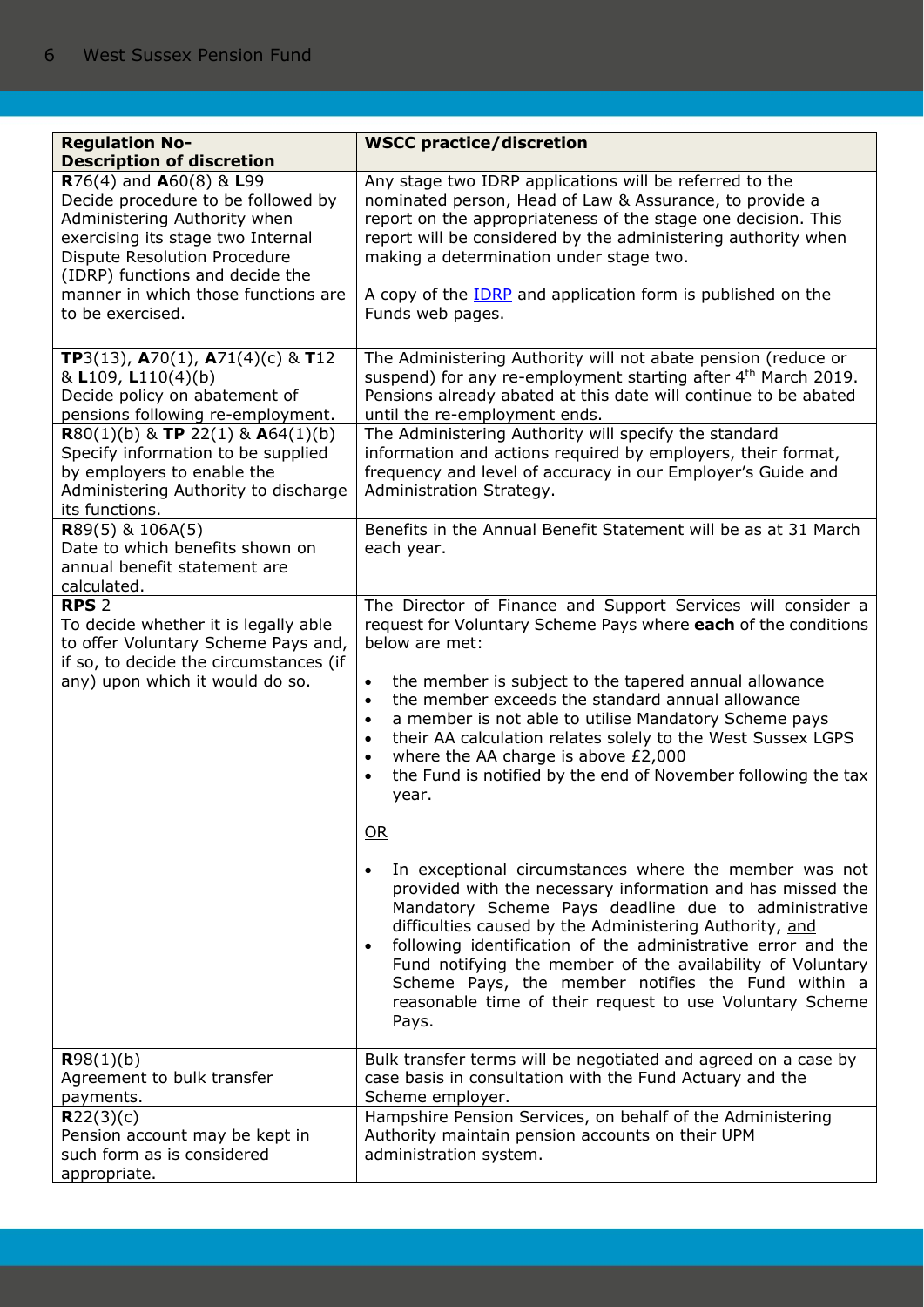| <b>Regulation No-</b>                                                                                                                                                                                                                                                                                   | <b>WSCC practice/discretion</b>                                                                                                                                                                                                                                |
|---------------------------------------------------------------------------------------------------------------------------------------------------------------------------------------------------------------------------------------------------------------------------------------------------------|----------------------------------------------------------------------------------------------------------------------------------------------------------------------------------------------------------------------------------------------------------------|
| <b>Description of discretion</b>                                                                                                                                                                                                                                                                        |                                                                                                                                                                                                                                                                |
|                                                                                                                                                                                                                                                                                                         | The Administering Authority in partnership with Hampshire<br>Pension Services will decide the form in which pension accounts<br>are kept based on any published guidance, best practice and in<br>an efficient manner.                                         |
|                                                                                                                                                                                                                                                                                                         | Appropriate measures are in place to ensure the administration<br>system meets the requirements of the regulations.                                                                                                                                            |
| 31(2)<br>Agree to pay annual compensation<br>on behalf of employer and recharge                                                                                                                                                                                                                         | The Administering Authority will pay annual compensation and<br>recharge the payments on a monthly basis.                                                                                                                                                      |
| payments to employer.                                                                                                                                                                                                                                                                                   | Appropriate quarterly reconciliation measures are in place to<br>ensure that the recharge takes place.                                                                                                                                                         |
| R100(7)<br>Allow the transfer of pension rights<br>into the Fund.                                                                                                                                                                                                                                       | The Pension Fund will usually allow transfers from Club and<br>Non-Club Schemes <sup>2</sup> provided that the application is made<br>within 12 months of joining the Scheme.                                                                                  |
| R100(68)<br>Extend normal time limit for<br>acceptance of a transfer value<br>beyond 12 months from joining the<br>LGPS.                                                                                                                                                                                | The 12 month time limit may be extended in agreement with<br>the Principal Pension Consultant (Administration & Employers)<br>and the employer if it is clear that you were unable to meet the<br>normal time period due to circumstances beyond your control. |
| TP10(9)<br>Decide, in the absence of an<br>election from the member within 12<br>months of ceasing a concurrent<br>employment, which ongoing<br>employment benefits from the<br>concurrent employment which has<br>ceased should be aggregated<br>(where there is more than one<br>ongoing employment). | The Administering Authority will aggregate with the earliest<br>remaining employment.                                                                                                                                                                          |
| <b>Regulation No-</b><br><b>Description of discretion</b>                                                                                                                                                                                                                                               | <b>WSCC practice/discretion</b>                                                                                                                                                                                                                                |
| R16(10)<br>Whether to require a satisfactory<br>medical before agreeing to an                                                                                                                                                                                                                           | A satisfactory medical report by a registered medical<br>practitioner is required.                                                                                                                                                                             |
| application to pay an Additional<br>Pension Contribution (APC) or Share<br>Cost Additional Pension Contribution<br>(SCAPC).                                                                                                                                                                             | The report should detail whether in their opinion the member is<br>in reasonably good health to undertake APC/SCAPC's. If this is<br>not satisfied, then the application to pay an APC/SCAPC will be<br>turned down.                                           |
| Whether to turn down an application<br>to pay an APC/SCAPC if not satisfied<br>that the member is in reasonably<br>good health.                                                                                                                                                                         | All costs incurred to establish that a member is in reasonably<br>good health to undertake APC/SCAPC's are at the member's<br>expense.                                                                                                                         |
|                                                                                                                                                                                                                                                                                                         | Members are advised of this requirement on the Fund's website.                                                                                                                                                                                                 |
| R16(1)<br>Whether to turn down a request to<br>pay an APC/SCAPC over a period of<br>time where it would be impractical<br>to allow such a request (e.g. where                                                                                                                                           | The Administering Authority has not set a minimum payment<br>threshold.                                                                                                                                                                                        |

 $^2$  Transfer Club is a network of public sector pension schemes generally providing membership credits of equivalent lengths when a member transfers between them. Personal pension plans not provided by companies in the Transfer Club are rarely of an equivalent length and can vary greatly from scheme to scheme.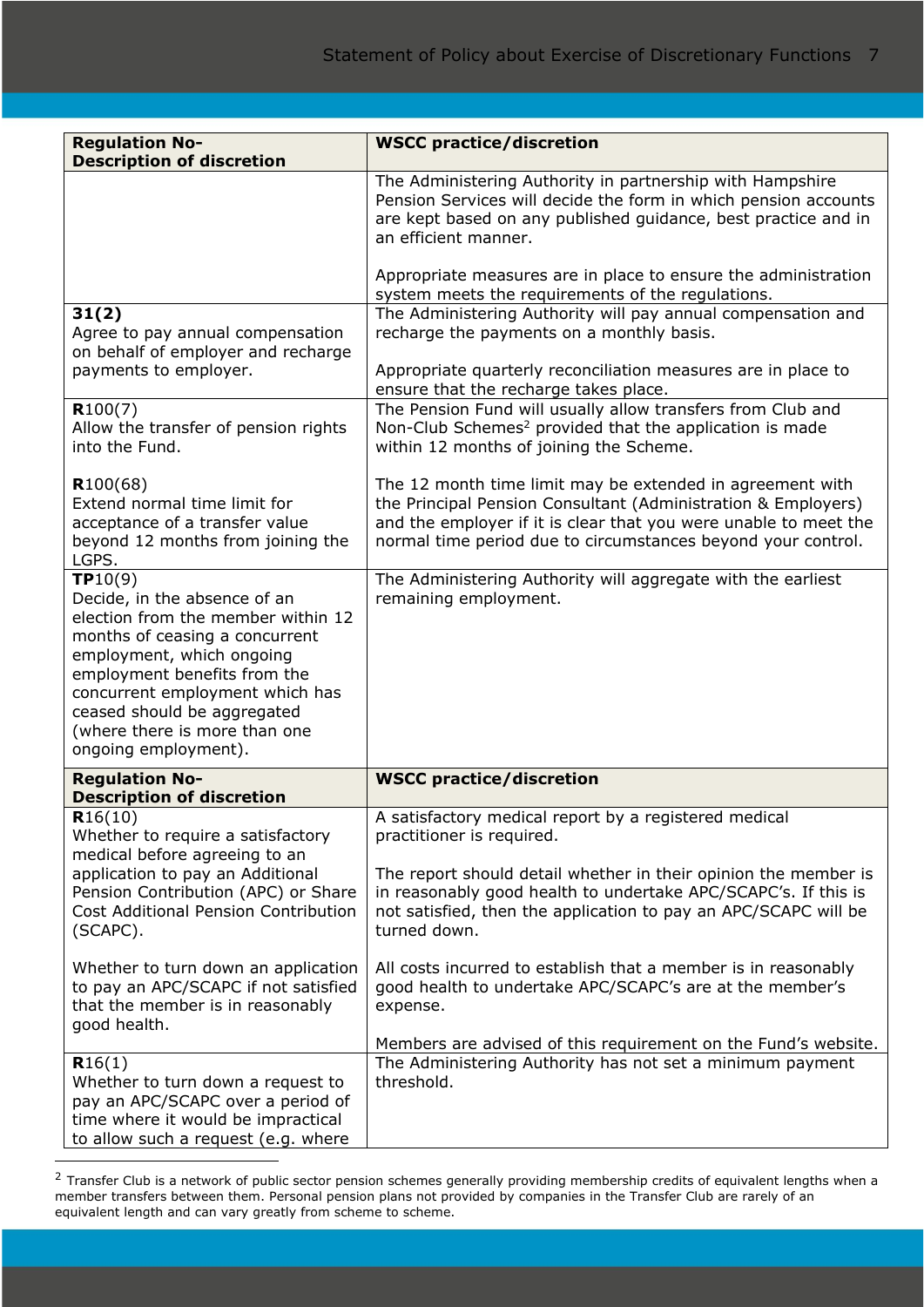| <b>Regulation No-</b>                             | <b>WSCC practice/discretion</b>                                |
|---------------------------------------------------|----------------------------------------------------------------|
| <b>Description of discretion</b>                  |                                                                |
| the sum being paid is very small                  |                                                                |
| and could be paid as a single                     |                                                                |
| payment).                                         |                                                                |
| <b>TP</b> 15(1)(d) & $A25(3)$                     | The Administering Authority charges for estimates in           |
| Whether to charge member for the                  | accordance with its Pension Administrators estimates policy    |
| provision of an estimate of                       | available from the <b>Employer forms web page</b> .            |
| additional pension that would be                  |                                                                |
| provided by the Scheme in return                  |                                                                |
| for the transfer of in house                      |                                                                |
| Additional Voluntary Contribution /               |                                                                |
| Shared Cost Additional Voluntary                  |                                                                |
| Contribution (AVC/SCAVC) funds                    |                                                                |
| (where AVC/SCAVC arrangement                      |                                                                |
| was entered into before 1/4/14).                  |                                                                |
| <b>TP</b> 15(1)(c) & <b>T</b> schedule 1 & L83(5) | The Administering Authority will not extend the time limit for |
| Extend time period for capitalisation             | applications to pay off added years contracts.                 |
| of added years contract.                          |                                                                |
| $A45(3)$ & L89(3)                                 | Outstanding employee contributions will be recovered by        |
| Outstanding employee contributions                | deduction from benefits as agreed by the Principal Pension     |
| can be recovered as a simple debt                 | Consultant (Administration & Employers).                       |
| or by deduction from benefits.                    |                                                                |
| R32(7)                                            | This is considered on a case by case basis, as agreed with the |
| Whether to extend the time limits                 | Principal Pension Consultant (Administration & Employers).     |
| within which a member must give                   |                                                                |
| notice of the wish to draw benefits               |                                                                |
| before normal pension age or upon                 |                                                                |
| flexible retirement.                              |                                                                |
| $R(49)1)(c)$ & $B(42(1)(c))$                      | Considered on a case by case basis, with generally the most    |
| Decide, in the absence of an                      | advantageous option taken as this would be chosen by the       |
| election from the member, which                   | member.                                                        |
| benefit is to be paid where the                   |                                                                |
| member would be entitled to a                     |                                                                |
| benefit under 2 or more regulations               |                                                                |
| in respect of the same period of                  |                                                                |
| Scheme membership.                                |                                                                |

| <b>Regulation No-</b>                                         | <b>WSCC practice/discretion</b>                              |
|---------------------------------------------------------------|--------------------------------------------------------------|
| <b>Description of discretion</b>                              |                                                              |
| <b>R</b> 34(1) & <b>B</b> 39 & <b>T</b> 14(3) & <b>L</b> 49 & | The Administering Authority would look to commute a small    |
| L <sub>156</sub>                                              | pension, as calculated under the regulations and within HMRC |
| Decide whether to commute small                               | limits.                                                      |
| pension.                                                      |                                                              |
| L <sub>50</sub> & L <sub>157</sub>                            | The Administering Authority would provide the member with    |
| Commute benefits due to                                       | the option to commute where appropriate.                     |
| exceptional ill-health (councillor                            |                                                              |
| members, pre 1.4.08 leavers and                               |                                                              |
| 1.4.08 Pension Credit members).                               |                                                              |
| <b>TP</b> 3(6), <b>TP</b> 4(6)(c), <b>TP</b> 8(4),            | The most advantageous figure is applied as this would be     |
| <b>TP</b> 10(2)(a), <b>TP</b> 17(2)(b) & <b>B</b> 10(2) &     | chosen by deceased member.                                   |
| E8.                                                           |                                                              |
| Where member to whom $B10$                                    |                                                              |
| applies (use of average of 3 years                            |                                                              |
| pay for final pay purposes) dies                              |                                                              |
| before making an election, whether                            |                                                              |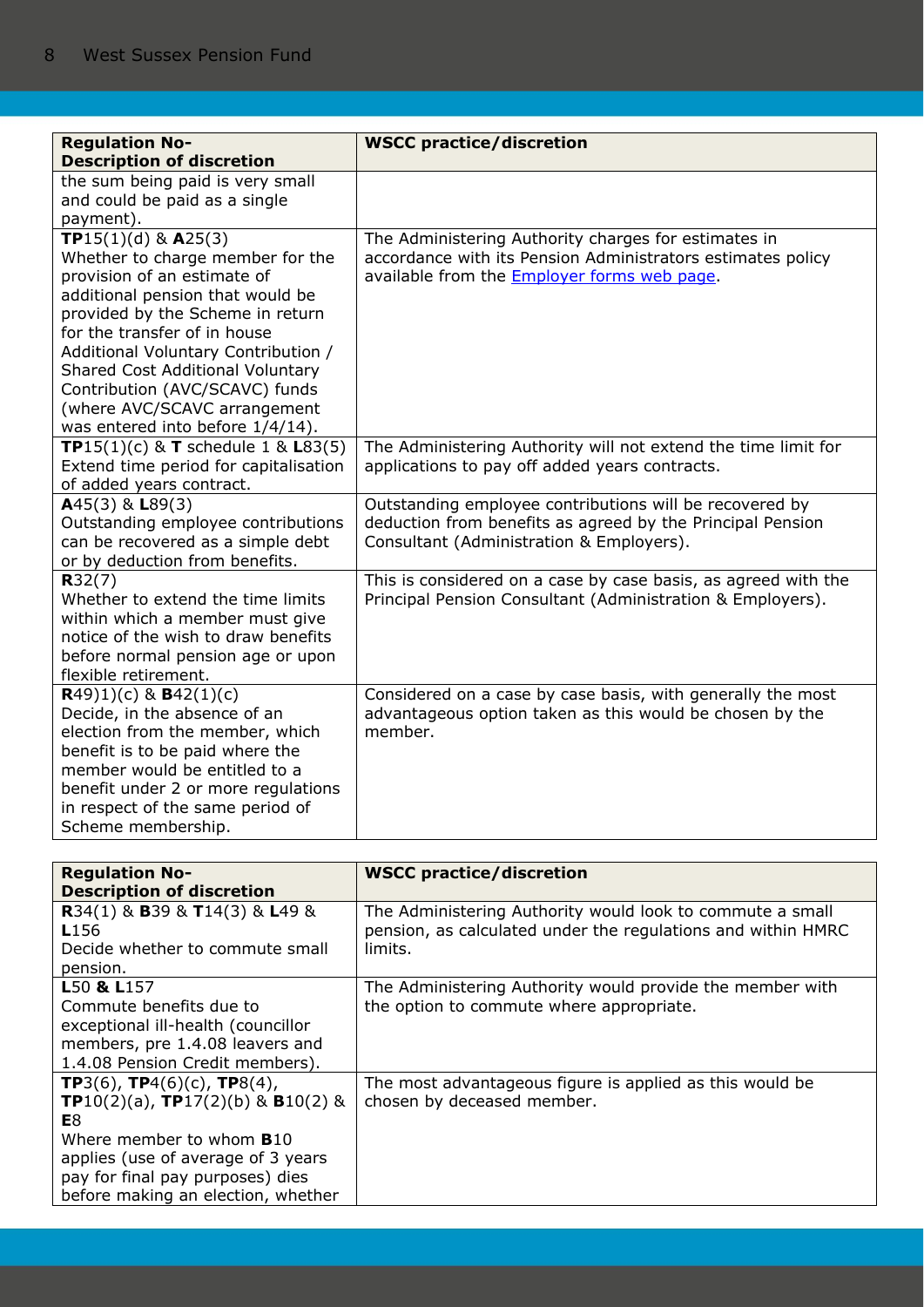| <b>Regulation No-</b><br><b>Description of discretion</b>                                                                                                                                                                                                                                                                                                                            | <b>WSCC practice/discretion</b>                                                                                                                                                                                                                                                                                                                                                                                                           |
|--------------------------------------------------------------------------------------------------------------------------------------------------------------------------------------------------------------------------------------------------------------------------------------------------------------------------------------------------------------------------------------|-------------------------------------------------------------------------------------------------------------------------------------------------------------------------------------------------------------------------------------------------------------------------------------------------------------------------------------------------------------------------------------------------------------------------------------------|
| to make that election on behalf of<br>the deceased member.                                                                                                                                                                                                                                                                                                                           |                                                                                                                                                                                                                                                                                                                                                                                                                                           |
| L22(7)<br>Select appropriate final pay period<br>for deceased non-councillor member<br>(leavers post 31.3.98/pre 1.4.08)                                                                                                                                                                                                                                                             | The most advantageous figure would be used as this would be<br>chosen by deceased member.                                                                                                                                                                                                                                                                                                                                                 |
| <b>TP</b> 3(6), <b>TP</b> 4(6)(c), <b>TP</b> 8(4),<br><b>TP</b> 10(2)(a), <b>TP</b> 17(2)(b) & <b>T</b><br>Schedule 1 & L23(9)<br>Make an election on behalf of a<br>deceased member with a certificate<br>of protection of pension benefits<br>(i.e. determine the best pay figure<br>to use in the benefit calculations<br>(pay cuts/restrictions occurring pre<br>1 April 2008)). | Considered on a case by case basis, with generally the most<br>advantageous option taken as this would be chosen by the<br>member.                                                                                                                                                                                                                                                                                                        |
| TP17(5) to (8), R40(2), R43(2),<br>R46(2) & B23(2), B32(2), B35(2) &<br><b>T</b> Schedule $1 < L155(4)$<br>Decide to whom a death grant is<br>paid.                                                                                                                                                                                                                                  | Where it is clear, having taken account of all the circumstances,<br>payment is taken in accordance with the member's expression<br>of wish. If no wish has been made, then payment is made to<br>the legal spouse, cohabiting partner or civil partner following<br>receipt of Grant of Probate or Form of Indemnity.<br>Where there is any doubt this is delegated to the Principal<br>Pension Consultant (Administration & Employers). |
| R82(2) & A52(2) & L95<br>Whether to pay death grant due to<br>personal representatives or anyone<br>appearing to be beneficially entitled<br>to the estate without need for grant<br>of probate / letters of administration<br>where payment is less than amount<br>specified in s6 of the Administration<br>of Estates (Small Payments) Act<br>1965.                                | The Administering Authority will pay death grants that are<br>under the amount specified in the Administration of Estates<br>(Small Payments) Act 1965 without the need for grant of<br>probate/ letters of administration.                                                                                                                                                                                                               |

| <b>Regulation No-</b><br><b>Description of discretion</b>                                                                                                                  | <b>WSCC practice/discretion</b>                                                                                                                                                                                                                                                                                                                                                                   |
|----------------------------------------------------------------------------------------------------------------------------------------------------------------------------|---------------------------------------------------------------------------------------------------------------------------------------------------------------------------------------------------------------------------------------------------------------------------------------------------------------------------------------------------------------------------------------------------|
| R17(12)<br>Decide to whom any AVC/SCAVC<br>monies (including life assurance<br>monies) are to be paid on death of<br>the member.                                           | Where it is clear, having taken account of all the circumstances,<br>payment is made in accordance with the member's expression<br>of wish. If no wish has been made, then payment is made to<br>the legal spouse, cohabiting partner or civil partner.<br>Where there is any doubt this is delegated to the Principal<br>Pension Consultant (Administration & Employers) or Probate<br>obtained. |
| <b>R83 &amp; A52A</b><br>Whether, where a scheme pensioner<br>(including an eligible child) is<br>incapable of managing their affairs,<br>to pay the whole or part of that | The Fund will pay benefits to the person having care of the<br>scheme pensioner or eligible child, or such other person as they<br>may determine where the scheme pensioner or eligible child is<br>incapable of managing his or her affairs as agreed by the<br>Principal Pension Consultant (Administration & Employers).                                                                       |